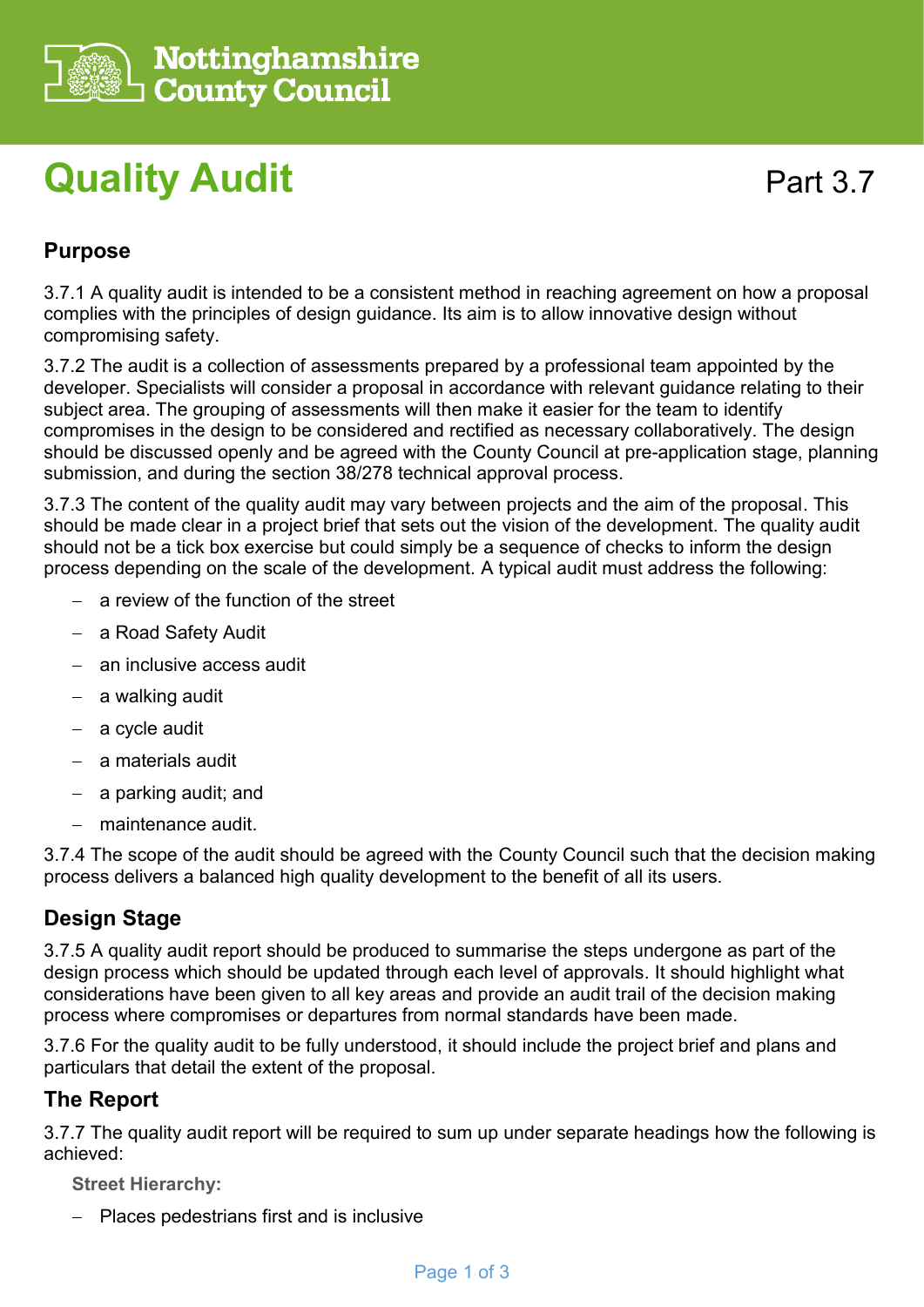- Integrates with surrounding networks
- − Contains good connectivity for all modes and users
- − Allows good navigation
- − Configured to allow walkable access to amenities; and
- − Is integrated with public transport

**Street Layout:**

- − How reduced vehicle speed is encouraged
- − How pedestrians are given priority
- How parking needs have been met flexibly
- − How service and emergency vehicles are accommodated

**Detailed design:**

- − How SUDS techniques are proposed and how they are to be managed
- − How accommodation is provided for utility services
- How landscaping features are to be integrated into the proposal
- − How a contextual, distinctive, durable and maintainable pallet of materials is to be used
- − How street clutter is to be minimised

### **Summary of Additional Information as made necessary by the project:**

**Transport Assessment (TA)**

3.7.8 Sum up matters in the TA or Travel Plan that have influenced the street design

**Road Safety Audit**

3.7.9 Append audit and sum up safety issues

**Other Audits**

3.7.10 Append as necessary where they impact on overall quality of street design and summarise findings

**Accessibility and Equality**

3.7.11 Provide details of key features that ensure that the scheme will be functional for people with impaired mobility or other disabilities. Demonstrate that the scheme complies with the Equalities Act 2010.

### **Quality Audit Summary & Conclusion**

3.7.12 Summarise the decision-making process where conflicts have occurred between different areas of the audit and the proposed solution. Append a balanced risk assessment of the most significant risks and their likelihood and severity.

3.7.13 Conclude with a judgement of overall street quality.

#### **Reference Documents**

The Design Manual for Roads and Bridges – GG119 Road Safety Audits

Equality Act 2010

Manual for Streets

Manual for Streets 2: Wider Application of the Principles